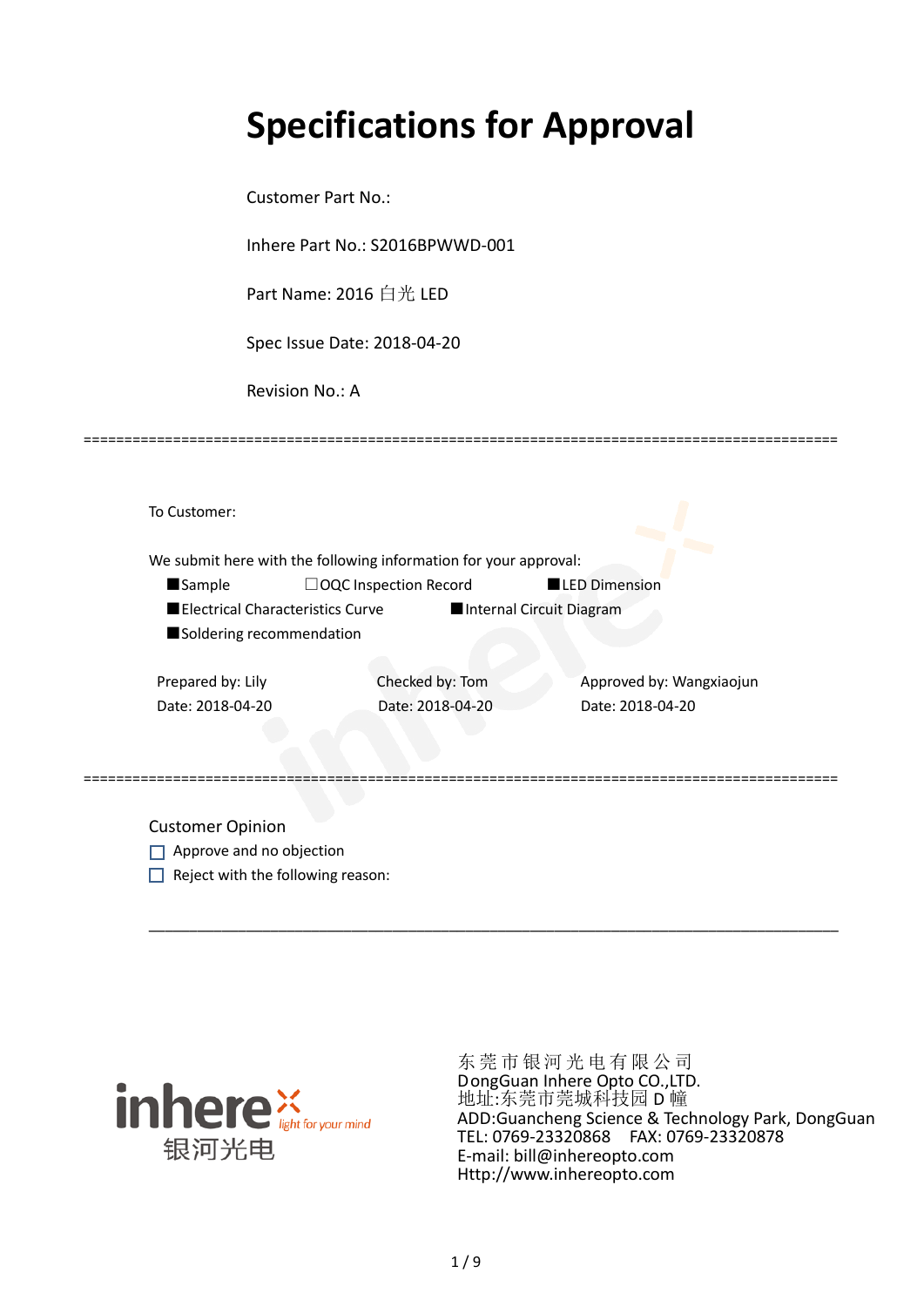#### **Features**

2.0mm × 1.6m SMD LED, 0.6thickness

Low power consumption

Wide view angle

Package: 4000pcs/reel

RoHS Compliant

#### **Applications**

Ideal for back light and indicator

Various colors and lens types available

# **Package outlines Recommend Pad Layout Recommend Pad Layout**

# $2.20 + 0.1$  $2.00$ 0.255 600 ρg  $2$ || | | | | <sub>| 0,20</sub> | | | | 1  $0.28 \pm 0.03 + 1$   $\leftarrow 0.99 \pm 0.05$  $1770 + 0.05$ 0.60+0.05 ⊐ τ  $1.470 + 0.05$  $0.45$







| 0.96<br>1.08<br>0.55<br>l 25<br>$20 -$<br>ୀ |                      |             | <b>OBSERVE PRECAUTIONS</b><br><b>FOR HANDLING</b><br><b>ELECTROSTATIC</b><br><b>SENSITIVE DEVICES</b> |
|---------------------------------------------|----------------------|-------------|-------------------------------------------------------------------------------------------------------|
| Part No.                                    | <b>Emitted color</b> | <b>Dice</b> | Lens color                                                                                            |
| S2016BPWWD-001                              | White                | InGaN/GaN   | White                                                                                                 |
|                                             |                      |             |                                                                                                       |
| Notes:                                      |                      |             |                                                                                                       |
| All dimensions are in millimeters (inches); |                      |             |                                                                                                       |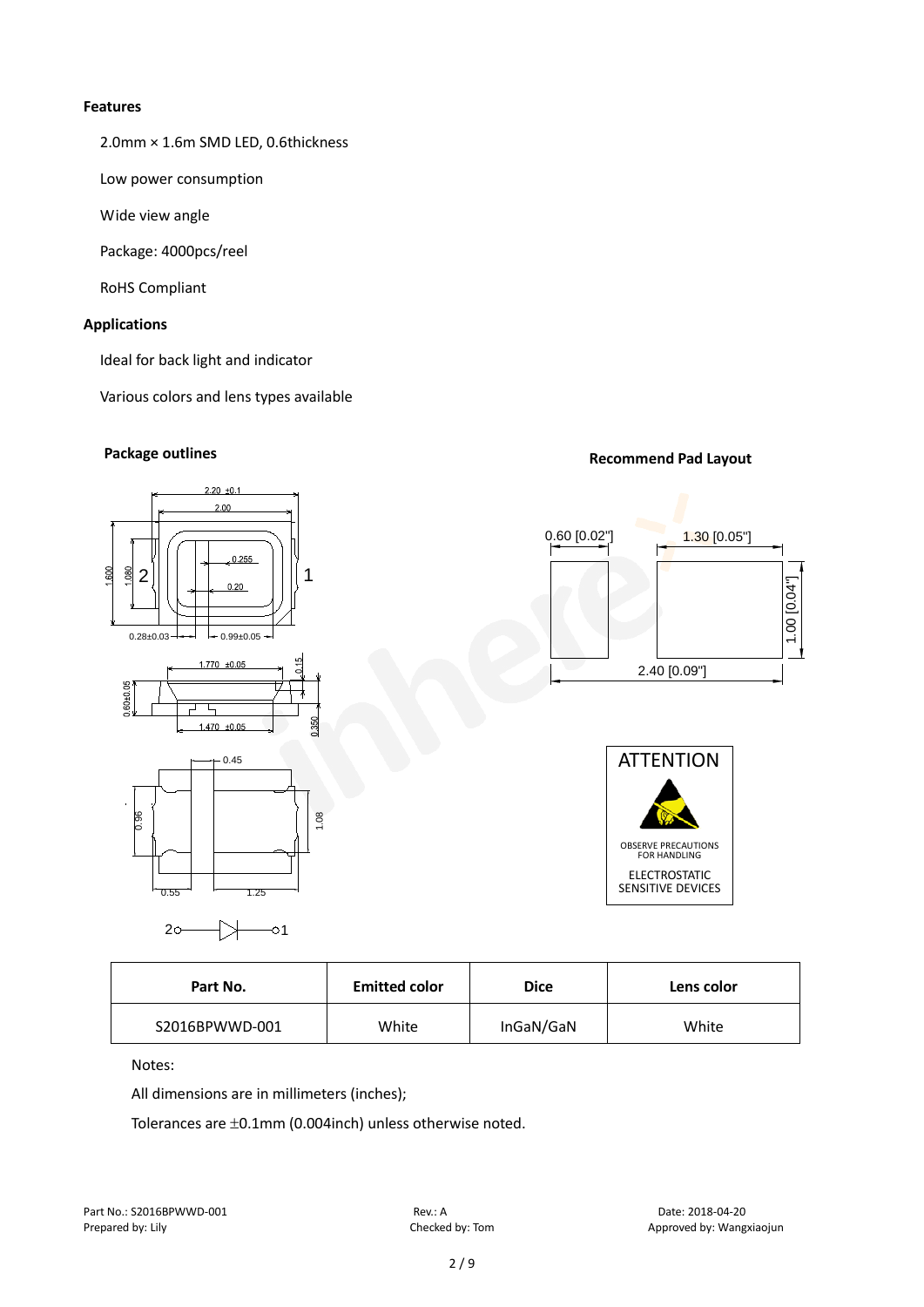## **Absolute Maximum Ratings (TA=25** ℃)

| Parameter                              | Symbol      | Value      | Unit         |  |
|----------------------------------------|-------------|------------|--------------|--|
| Forward current                        | If          | 30         | mA           |  |
| Reverse voltage                        | Vr          | 5          | $\vee$       |  |
| Power dissipation                      | Pd          | 108        | mW           |  |
| Operating temperature                  | Top         | $-40$ ~+80 | $^{\circ}C$  |  |
| Storage temperature                    | <b>Tstg</b> | $-40$ ~+85 | $^{\circ}$ C |  |
| Peak pulsing current (1/8 duty f=1kHz) | Ifp         | 125        | mA           |  |

### **Electro-Optical Characteristics (TA=25** ℃)

|                         | <b>Test</b>      | Symbol          | Value        |            |     |        |
|-------------------------|------------------|-----------------|--------------|------------|-----|--------|
| Parameter               | <b>Condition</b> |                 | Min          | <b>Typ</b> | Max | Unit   |
| <b>CIE Coordinates</b>  | $If=20mA$        | <b>CCT</b>      | $\mathbf{u}$ | 2700       |     | К      |
| Forward voltage         | $If=20mA$        | Vf              | 2.8          |            | 3.6 | $\vee$ |
| Luminous flux           | $If=20mA$        | $\Phi$          | --           | 12         | --  | Im     |
| Viewing angle at 50% lv | $If=10mA$        | $2\theta$ $1/2$ | $- -$        | 120        | $-$ | Deg    |
| Reverse current         | $Vr = 5V$        | $\mathsf{I}$ r  | --           | $- -$      | 10  | μA     |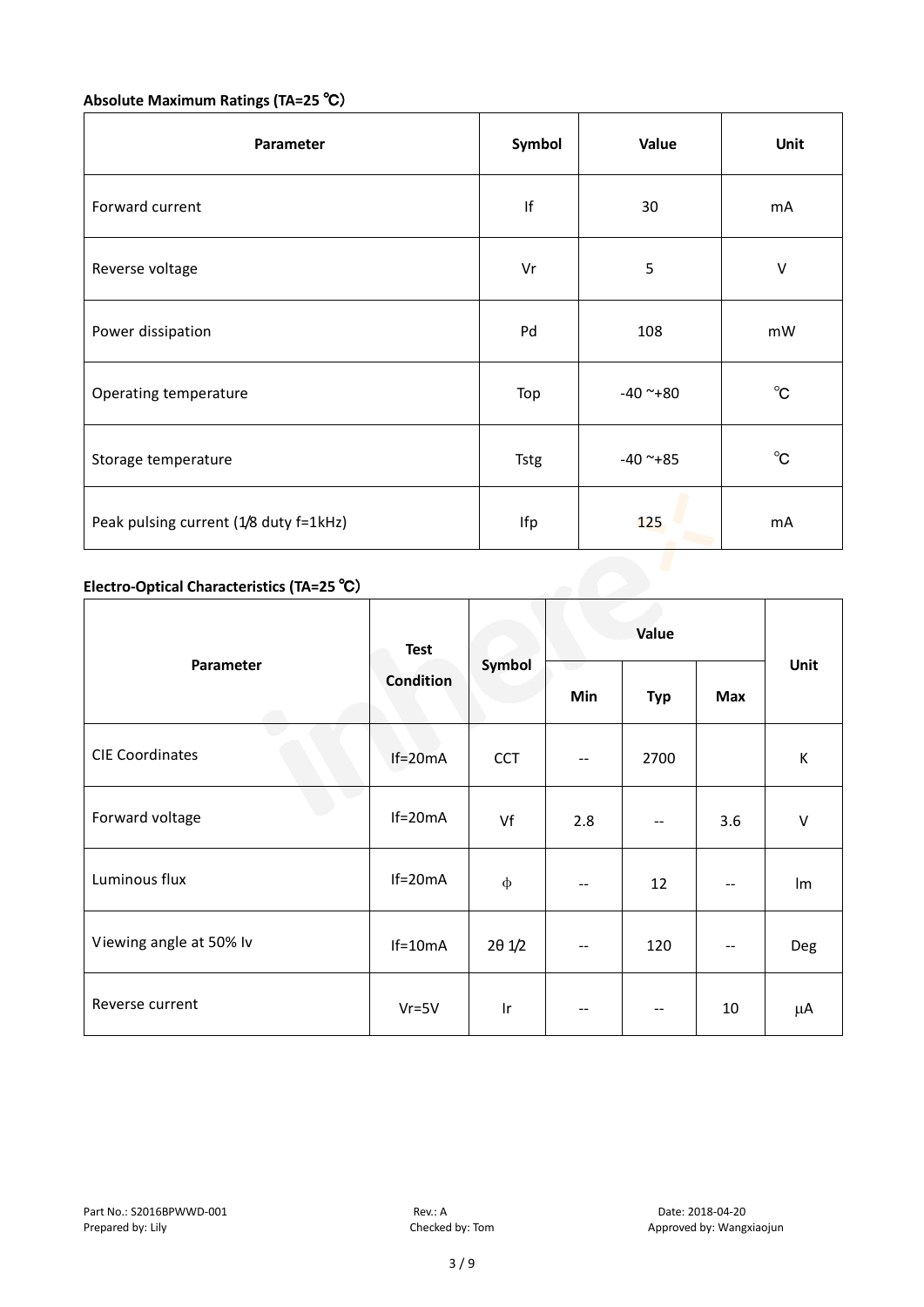#### **Optical Characteristic Curves**

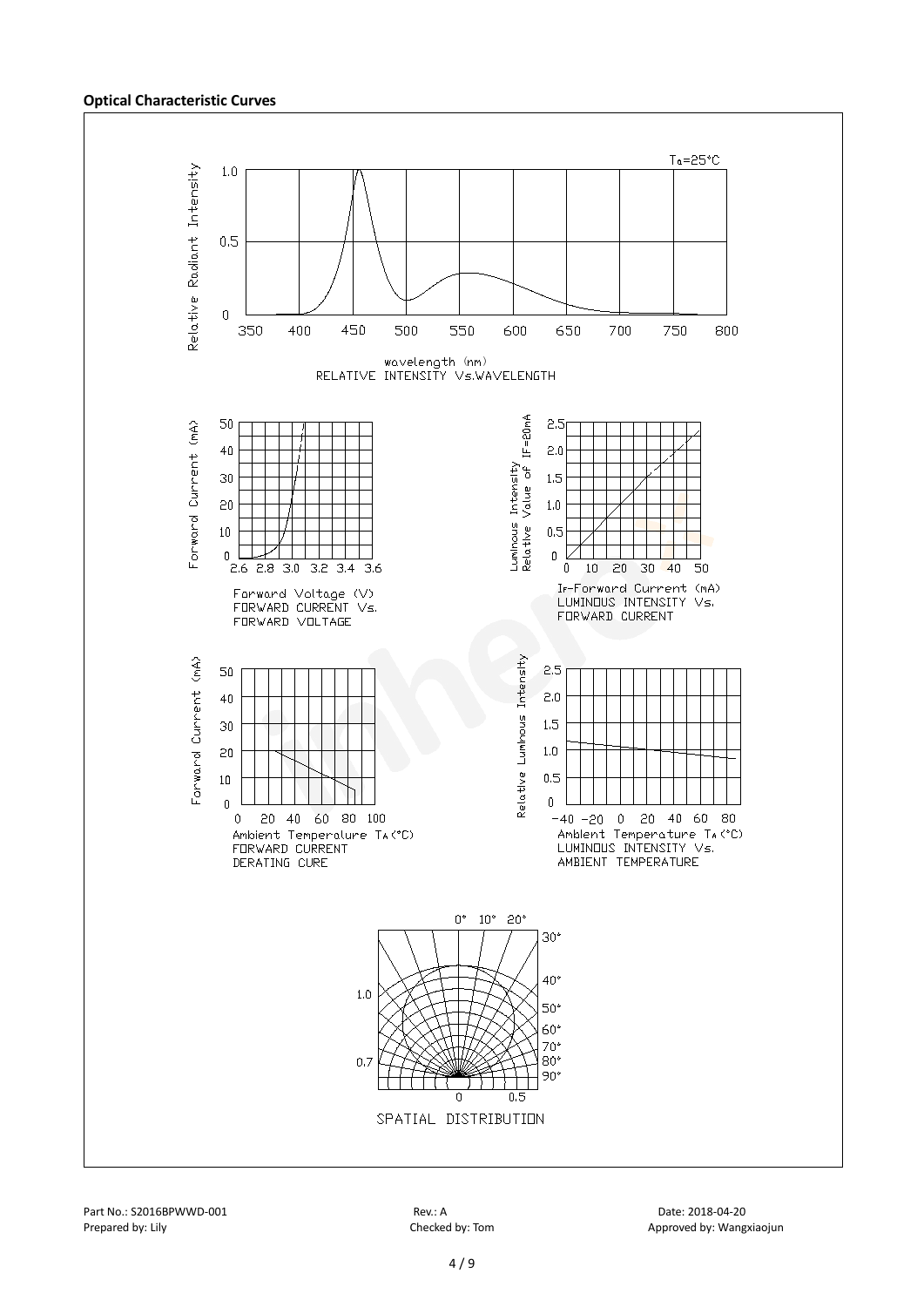#### **Reflow Profile**

Reflow Temp/Time



#### Notes:

- 1. We recommend the reflow temperature 245°C ( $\pm$ 5°C).the maximum soldering temperature should be limited to 260℃.
- 2. Don't cause stress to the epoxy resin while it is exposed to high temperature.
- 3. Number of reflow process shall be 2 times or less.

#### ■Soldering iron

Basic spec is  $\leq$  5sec when 320°C (±20°C). If temperature is higher, time should be shorter (+10°C $\rightarrow$ -1sec).

Power dissipation of iron should be smaller than 20W, and temperatures should be controllable .Surface temperature of the device should be under 350℃.

#### **Rework**

- 1. Customer must finish rework within 5 sec under 340℃.
- 2. The head of iron cannot touch copper foil
- 3. Twin-head type is preferred.



Avoid rubbing or scraping the resin by any object, during high temperature, for example reflow solder etc.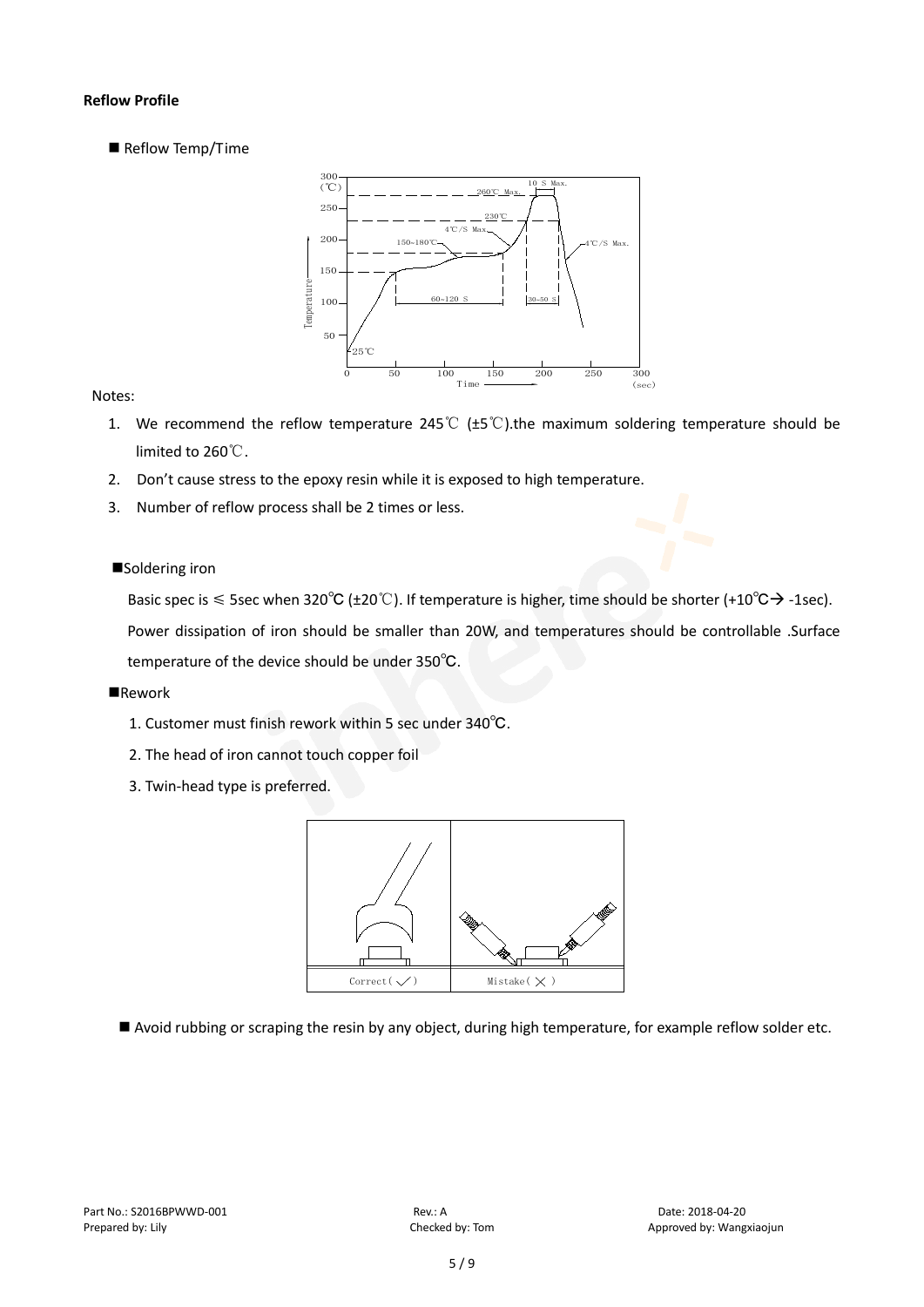#### T**est circuit and handling precautions**

■ Test circuit



■ Handling precautions

#### 1. Over-current-proof

Customer must apply resistors for protection; otherwise slight voltage shift will cause big current change (Burn out will happen).

#### 2. Storage

#### 2.1 It is recommended to store the products in the following conditions:

Humidity: 60% R.H. Max.

Temperature: 5℃~30℃

- 2.2 Shelf life in sealed bag: 12 month at <5℃~30°C and <30% R.H. after the package is opened, the products should be used within a week or they should be keeping to stored at≦20 R.H. with zip-lock sealed.
	- 3. Baking

It is recommended to baking before soldering. The Conditions is: 60±5℃/24hrs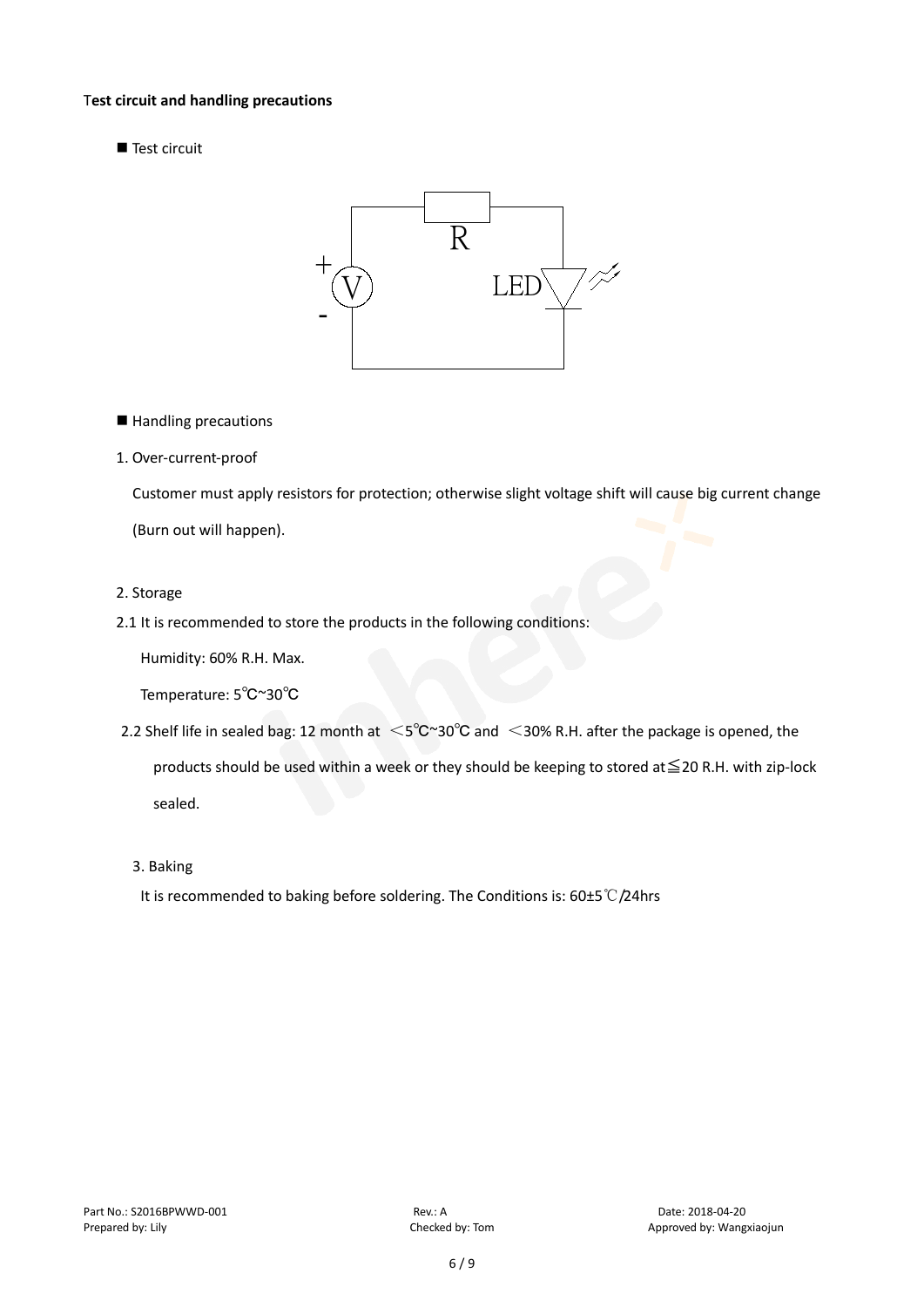#### **Test Items and Results of Reliability**

| <b>Test Item</b>                                  | <b>Test Conditions</b>                                                         | <b>Standard</b><br><b>Test Method</b> | <b>Note</b> | <b>Number of</b><br><b>Test</b> |
|---------------------------------------------------|--------------------------------------------------------------------------------|---------------------------------------|-------------|---------------------------------|
| <b>Reflow Soldering</b>                           | Ta=260±5 °C, Time=10±2S                                                        | JB/T 10845-2008                       | 3times      | 0/22                            |
| Salt Atmosphere                                   | Ta=35±3°C, PH=6.5 $\sim$ 7.2                                                   | GB/T 2423.17-2008                     | 24hrs       | 0/22                            |
| Temperature Cycling                               | -40 $±5^{\circ}$ C<br>$30±1$ min<br>个→(25℃/5±1min) ↓<br>100±5°C<br>$30±1$ min  | GB/T 2423.22-2012                     | 100cycles   | 0/22                            |
| <b>Thermal Shock</b>                              | Ta=-40±5 $\degree \text{C}$ $\sim$ 100±5 $\degree \text{C}$ ,<br>15±1min dwell | GB/T 2423.22-2012                     | 100cycles   | 0/22                            |
| High Humidity High Temp.<br>Cycling               | Ta=30±5 °C $\sim$ 65±5 °C,<br>90±5%RH,24hrs/1cycle                             | GB/T 2423.4-2008                      | 10cycles    | 0/22                            |
| High Humidity High Temp.<br>Storage Life          | Ta=85±5 °C, $\psi$ (%)=85±5%RH                                                 | GB/T 2423.3-2006                      | 1000hrs     | 0/22                            |
| High Temperature<br><b>Storage Life</b>           | Ta=100±5°C, non-operating                                                      | GB/T 2423.2-2008                      | 1000hrs     | 0/22                            |
| Low Temperature<br>Storage Life                   | Ta=-40±5 $°C$ , non-operating                                                  | GB/T 2423.1-2008                      | 1000hrs     | 0/22                            |
| Life Test                                         | Ta=26±5 °C,@20mA,<br>$\psi$ (%)=25%RH~55%RH                                    |                                       | 1000hrs     | 0/22                            |
| High Humidity High Temp.<br><b>Operating Life</b> | Ta=85±5 $\degree$ C, @20mA,<br>$\psi$ (%)=85%RH                                | GB/T 2423.3-2006                      | 500hrs      | 0/22                            |
| Low Temperature<br><b>Operating Life</b>          | Ta=-20±5 °C,@20mA                                                              | GB/T 2423.1-2008                      | 1000hrs     | 0/22                            |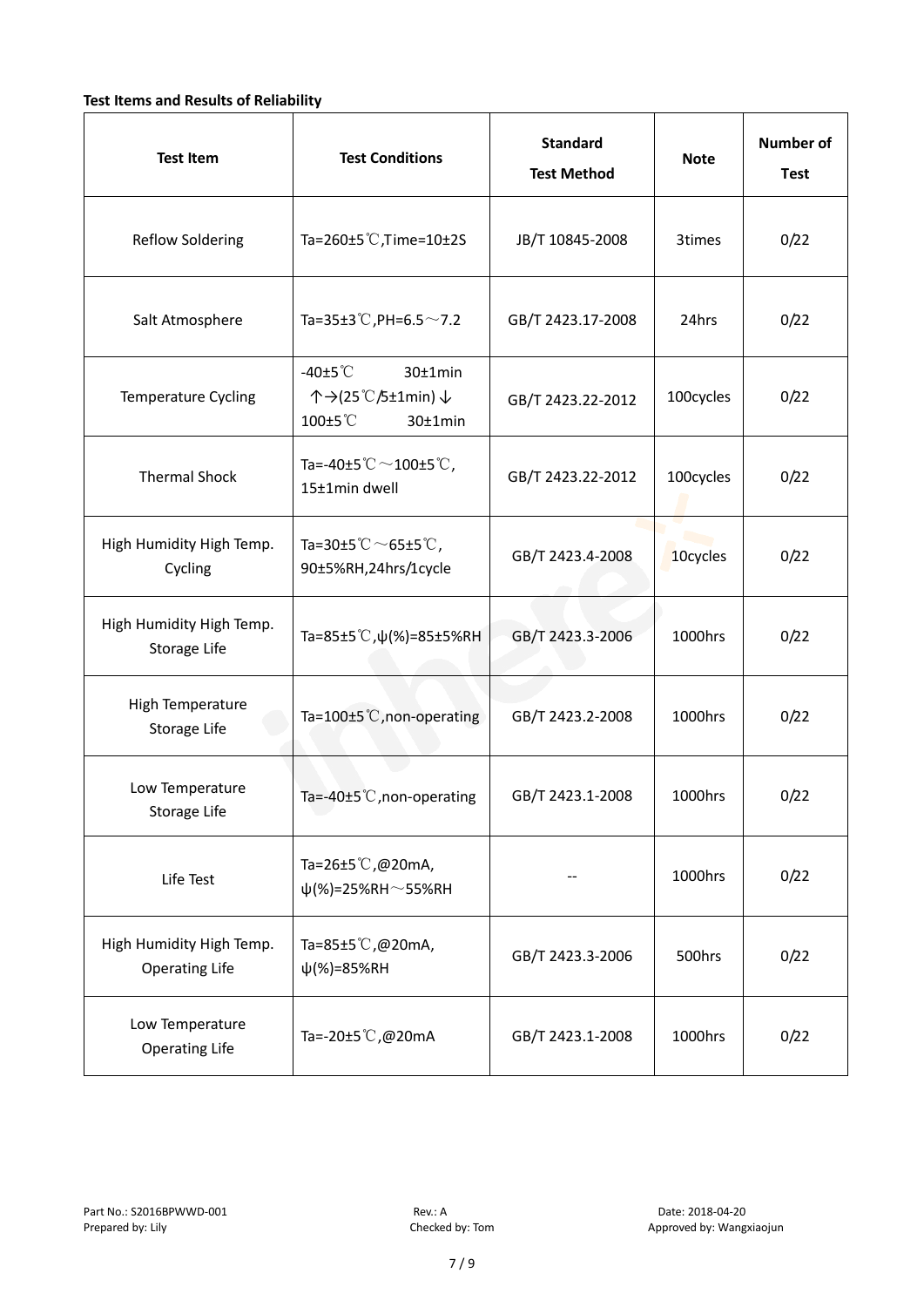#### **2016 Series SMD Top LED Lamps Packaging Specifications**

- 
- Feeding Direction **Constanting Construction Constanting Operations Construction Constanting Construction Constanting Construction**





**Dimensions of Tape (Unit: mm)**



**Arrangement of Tape**



#### Notes:

- 1. Empty component pockets are sealed with top cover tape;
- 2. The maximum number of missing lamps is two;
- 3. The cathode is oriented towards the tape sprocket hole in accordance with ANSI/EIA RS-481 specifications.
- 4. 4,000pcs/Reel.